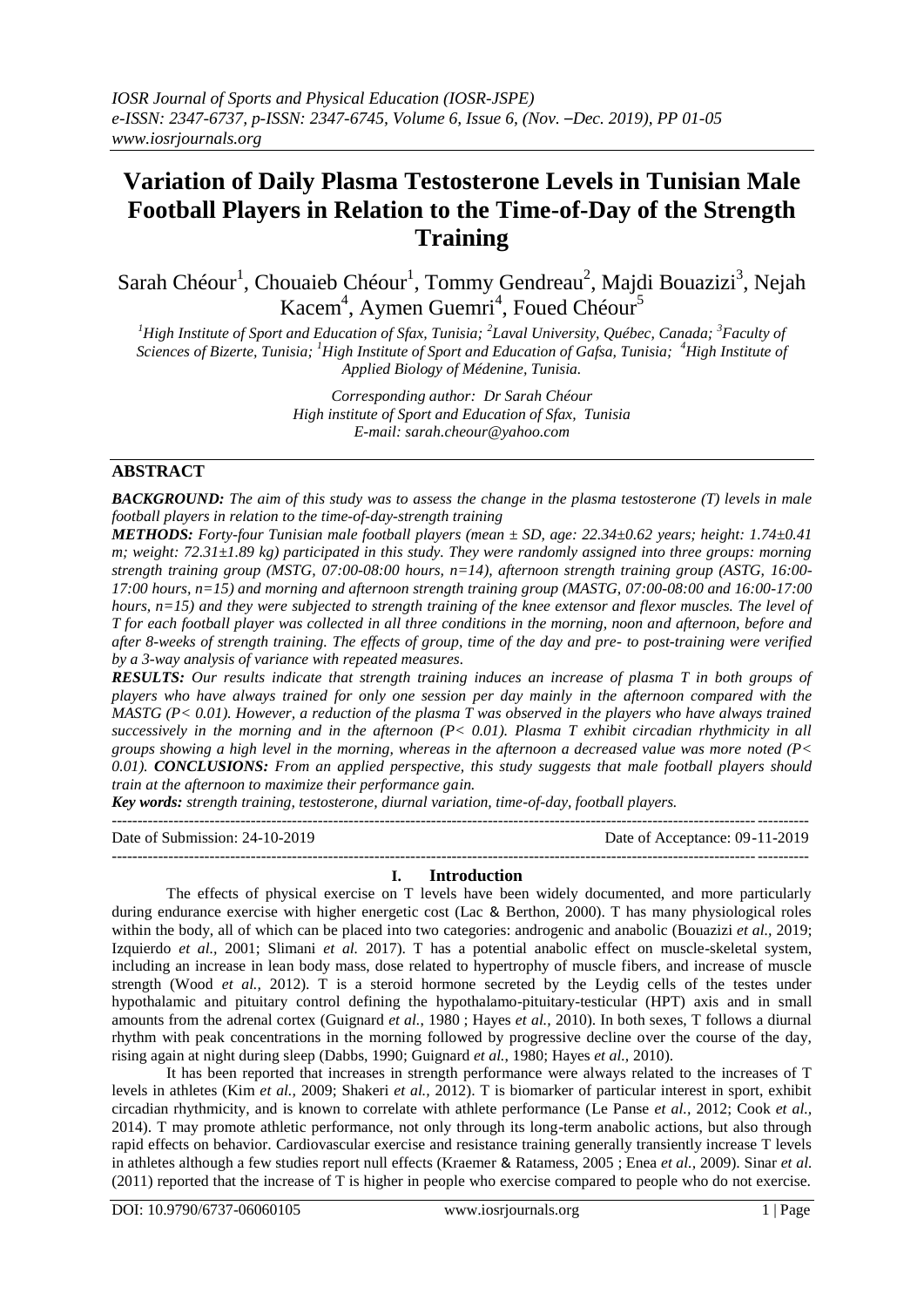Acutely, a training stimulus (e.g. strength/hypertrophytraining) can raise post-exercise T levels; however, the impact of training on circadian changes in T is unclear (Kraemer & Ratamess, 2005). The majority of studies exploring the effects of exercise on androgens have focused on acute effects in short-term exercise protocols, and most of these demonstrate that exercise bouts are associated with an acute transient increase in T, with variable effects on other androgens when these are measured (Hawkins *et al.,* 2008; Kumagai *et al.,* 2016). Sedliak *et al.* (2007) reported that training in the morning or evening hours had no significant effect on resting serum T levels. However, few studies to date have examined the effects of time-of-day-strength training on hormonal adaptations. Therefore, the purpose of this study was to determine the effect of strength training duration on T levels in Tunisian male football players and if any differences in level occur during the day.

## **II. Methods**

With university ethical approval, forty-four Tunisian male football players (mean  $\pm$  SD, age: 22.34 $\pm$ 0.62 years; height: 1.74 $\pm$ 0.41 m; weight: 72.31 $\pm$ 1.89 kg) were carefully selected to participate in the present study. All players had at least 4 years of (monitored/recorded) training history. Players volunteered to take part in this study and all were informed of the potential risks associated with the study prior to giving their informed consent. To be eligible to participate in the study, players were required to meet the following criteria: (a) not consume any supplements or drugs; (b) no injury history for the lower and upper-body; (c) no history of use of medications that could alter the hypothalamic-pituitary-gonadal (HPG) axis, such as anabolic steroids; (d) no history of chronic disease, including reproductive disorders; (e) regular eating patterns; (f) no history of depressive illness and (g) no severe cognitive impairment. Throughout the periods of training, the players maintained their normal dietary regime, were not permitted to use nutritional supplementation and did not consume anabolic steroids or any other anabolic agents known to increase performance. The study protocol was reviewed and approved by the Ethical Committee at the High institute of Sport and Education of Sfax, Tunisia.

#### **2.2. Experimental approach to the problem**

The study was conducted from January to March, so the pre-training tests were carried out in January 2018 and the post-training tests in March 2018. Players were randomly assigned into three groups: morning strength training group (MSTG, 07:00-08:00 hours, n=14), afternoon strength training group (ASTG, 16-17 hours, n=15) and morning and afternoon strength training group (MASTG, 07:00-08:00 and 16:00-17:00 hours,  $n=15$ ). For the purpose of this study, the concentration of T for each athlete was evaluated in three stages collected in the morning, noon and afternoon, before and after 8 weeks of strength training.

#### **2.3. Training program**

**2.1. Participants**

The training program used in this study was reported by Souissi *et al.* (2014). The selected players participated in concentric and strength training for 8 weeks. They were subjected to strength training of both the knee extensor and flexor muscles for three sessions per week. Two successive sessions were separated by at least 48 hours. Three sessions of 'Leg Extension', 'Leg Curl' and 'Squat', were used. The training program was preceded by determining the one-repetition maximum (1-RM) for each exercise. The 1-RM was adjusted after every four weeks of training. During the first four weeks of training, participants were subjected to concentric strength training (60-70% of 1-RM, 8 repetitions per set, 6 sets, 2 minutes of rest between sets) to prepare for the eccentric protocol. In the last four weeks, the athletes were subjected to an eccentric strength training protocol (100, 110 and 120% of 1-RM, 3-5 repetitions per set, 3-5 sets, 6-8 minutes of rest between sets).

#### **2.4. Blood collection and testosterone analysis**

All players were admitted to the laboratory of biochemistry at the University Hospital Center of Habib Bourguiba, Sfax, Tunisia, at the same time of day for blood collection. The blood samples (5 ml) were collected in the morning  $(07:00-08:00$  hours), at noon  $(12:00-13:00$  hours) and the afternoon  $(16:00-17:00$  hours) from each athlete before and after the eight week training protocol. Players rested in the supine position for at least 10-min before blood collection. Blood was collected by a qualified phlebotomist into tubes from the antecubital fossa in a restful sitting position using standard venipuncture techniques (Kramer & Ratamess, 2005). Plasma was separated by centrifugation within 15-min of collection and divided into two aliquots and subsequently frozen and stored at -80°C for subsequent analysis. The plasma levels of T were measured by immunochemical methods using Chemiluminescent Microparticle Immunoassay (CMIA), in line with manufacturers instructions. It was determined with a sensitivity of 0.026 ng/ml and an intra-essay coefficient of variance (CV) of 1.9%.

#### **2.5 Statistical analyses**

The effects of group, time-of-day and pre- to post-training were verified by a 3-way analysis of variance (ANOVA) with repeated measures (3 [training group]  $\times$  2 [training]  $\times$  3 [time of day]). To allow a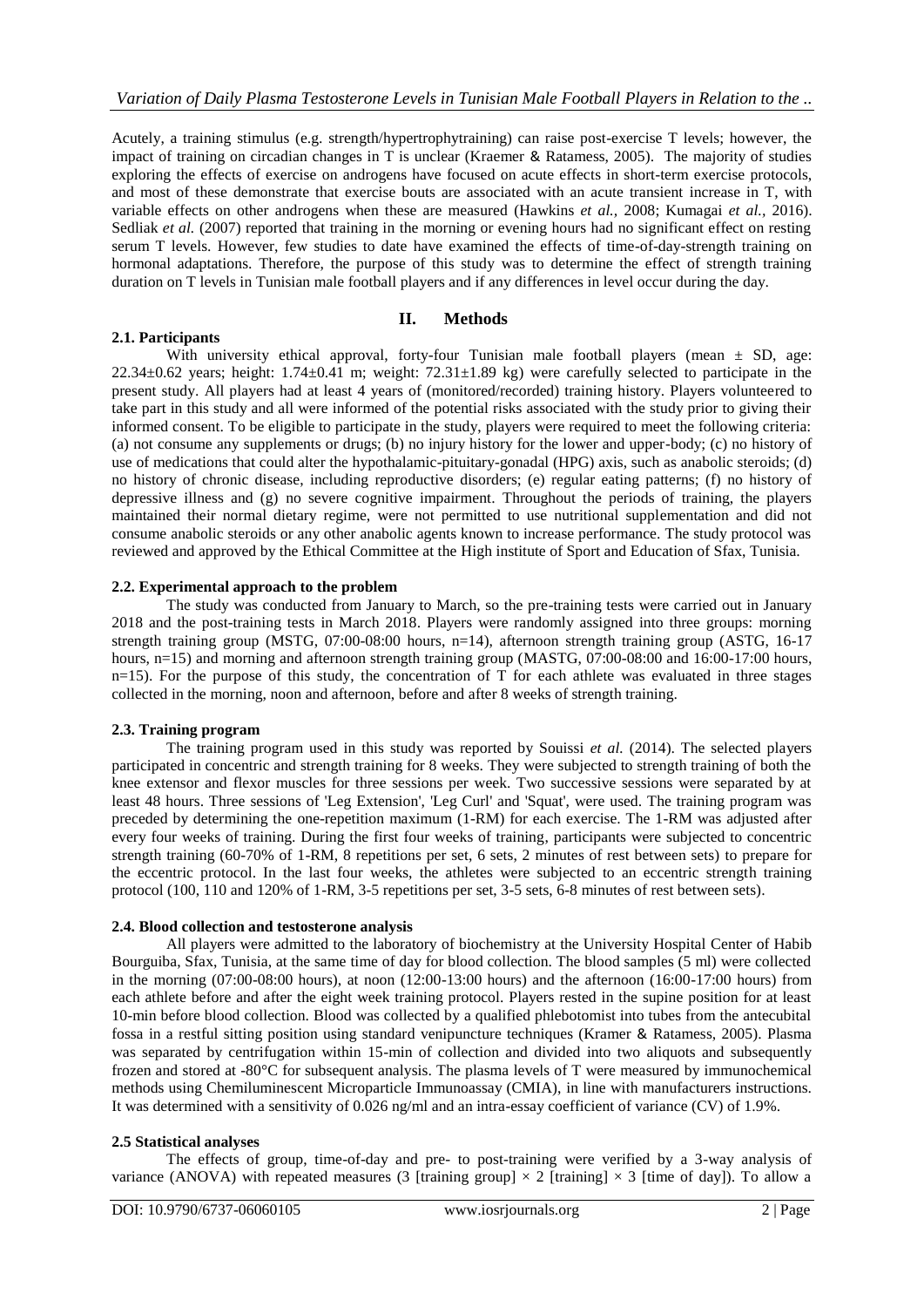better interpretation of our results, the effect sizes were calculated  $(\eta^2)$ . Bonferroni test was used as post-hoc. A significance level of P≤ 0.05 was used for all analyses. All statistical analyses were carried out using the commercial software "Statistical Package for Social Sciences" (SPSS Inc., Chicago, IL, USA, version. 16.0).

#### **III. Results**

Mean values  $\pm$  SD for T in Tunisian male football players evaluated before and after training program in each group during eight weeks at different time-of-day are presented in figure 1. Basal T levels differ significantly between groups (P< 0.01;  $\eta^2$ =0.63), pre- to post-training (P< 0.01;  $\eta^2$ =0.59) and time-of-day (P< 0.01;  $\eta^2$ =0.56). However, an effect for groups  $\times$  pre- to post-training  $\times$  time-of-day interaction (P< 0.05;  $\eta^2$ =0.57) was detected. The Post-hoc comparisons indicated higher values for T level in the ASTG (P <0.001), MSTG (P< 0.01) than in the MASTG

#### **IV. Discussion**

T is normally present in the circulation of both men and women (Le Panse *et al.,* 2012; Slimani *et al.,* 2018). Due to the dynamic regulation of endogenous testosterone production, including the acute effects of competition and exercise, T levels may vary considerably within and among individuals (Bouazizi *et al.,* 2019; Slimani *et al.*, 2017). T, a steroid hormone produced primarily by the gonads, is believed to play a key role in modulating physiological and behavioral processes critical to survival and reproduction (Ketterson & Nolan, 1992). The purpose of the present study was to examine the effects of time-of-day strength training on plasma T levels in Tunisian male football players. Our study showed that the submission of Tunisian male football players to strength training during 8-weeks either in the morning, in the afternoon or successively in the morning and in the afternoon at the rate of one hour per session influences significantly resting T levels. Indeed, the adaptation to strength training is associated with higher improvements in resting T concentration for the ASTG and MSTG than the MASTG. In fact, with only one training session per day either in the morning or in the afternoon, daily concentrations of this hormone increase in athletes but this increase was significant only for the last group. The rise of T level may be the result of the reduction in plasma volume with hemoconcentration and increased blood viscosity on the one hand, and a rise in testicular perfusion on the other hand as was reported by Souissi *et al.*  (2014). However, by imposing two training sessions daily to athletes, successively in the morning and in the afternoon, which probably led to depletion, a significant decrease in daily production of this androgen was observed. Plasma T showed a diurnal circadian rhythm in all trained athlete groups when measured before and after strength training during eight weeks. In fact, plasma T level decreases significantly during the day which reflects normal cyclic biological variations which indicate that the hormone is less anabolic in the afternoon. The circadian profile of T, which peaks in the morning before slowly declining throughout the day and elevating again within the first few hours of sleep has been reported by Guignard *et al.* [\(1980\)](https://www.ncbi.nlm.nih.gov/pmc/articles/PMC3761508/#ref23). These findings agree with Hayes *et al.* (2010), who showed that T levels are higher in the morning, an increased resistance exerciseinduced T response has been found in the late afternoon, suggesting greater responsiveness of the hypothalamopituitary-testicular axis. Whereas, excess training for two sessions in the day, caused an inverse effect. Indeed, our results agree with those of other studies (Hayes *et al.*, 2010; Kumagai *et al.,* 2016; Callard *et al.,* 2000). Particularly, strength exercise performed in the afternoon (McMurray *et al.,* 1995), but not in the morning (Kraemer *et al.,* 2001), has been reported to temporarily alter overnight T release.

#### **V. Conclusion**

This study showed that the time-of-day**-**strength training influences significantly the T levels in Tunisian male football players. Daily workouts of short exercise durations in the morning or in the afternoon merely promote the T level. From an applied perspective, this study suggests that Tunisian male football players should train at the afternoon to maximize their performance gain.

#### **Acknowledgments**

This study was supported by the Ministry of Higher Education and Scientific Research, Tunisia. The authors wish to express their sincere gratitude to all the participants for their effort.

#### **References**

- [1]. Bouazizi B, Chéour S, Chéour C, Bragazzi NL, [Baker](https://research-portal.uws.ac.uk/en/persons/julien-baker) J, Souissi S, Slimani M, Azaiez F, Foued Chéour. 2019. Effects of time-ofday strength training on plasma testosterone and cortisol concentrations in male amateur athletes. *Med Sport,* 72 (1): 67-78.
- [2]. Callard D, Davenne D, Gauthier A, Lagarde D, Van Hoeke J. 2000. Circadian rhythms in human muscular efficiency: Continuous physical exercise versus continuous rest. A crossover study. *Chronobiol Int,* 17 (5): 693-704.

[4]. Dabbs JM Jr. La Rue D, Williams PM. 1990. Testosterone and occupational choice: Actors, ministers, and other men. *J Pers Soc Psych,* 59 (6): 1261-1265.

<sup>[3].</sup> Cook CJ, Kilduff LP, Crewther BT, Beaven M, West DJ. 2014. Morning based strength training improves afternoon physical performance in rugby union players. *J Sci Med Sport,* 17 (3): 317-321.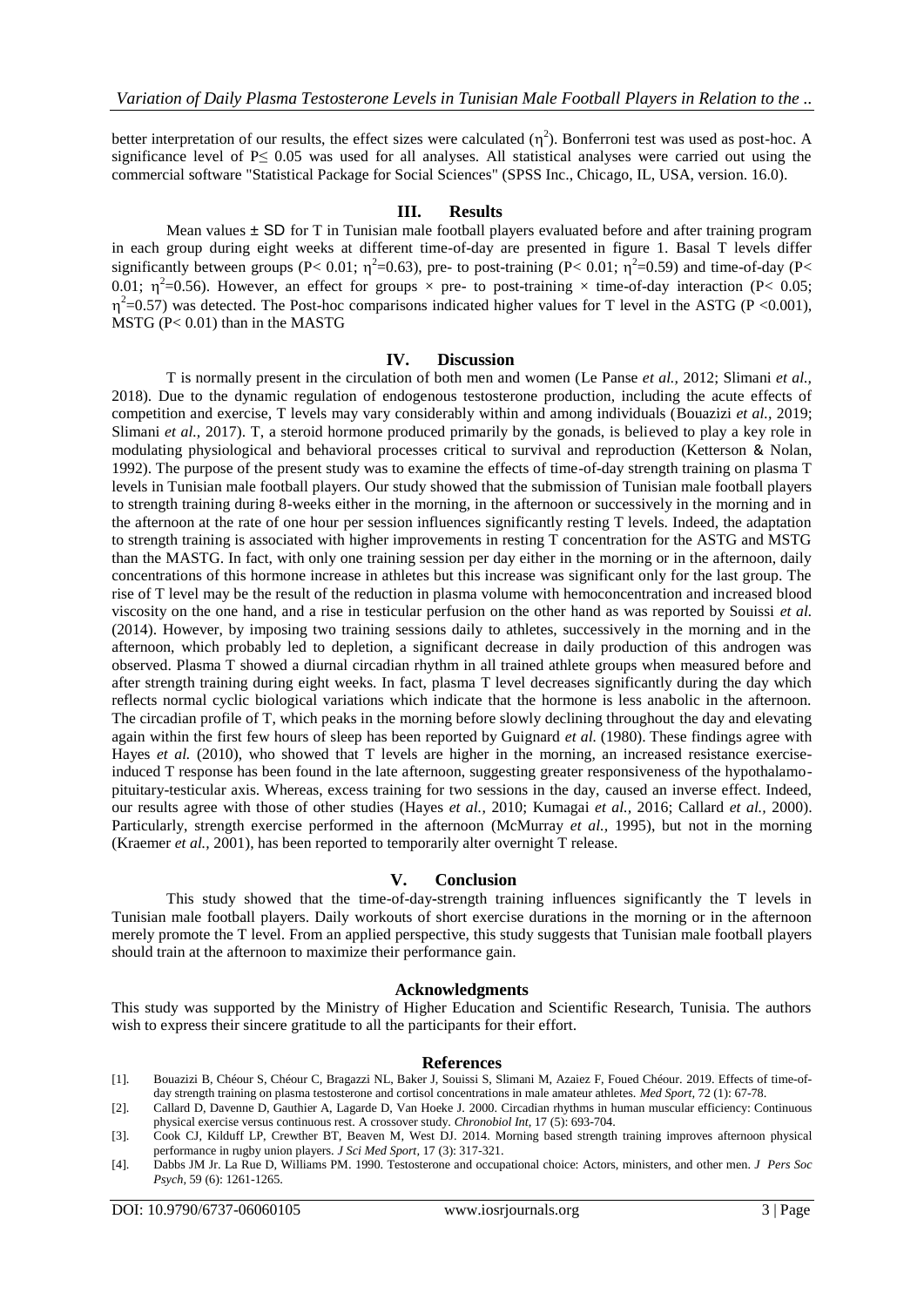- [5]. Enea C, Boisseau N, Ottavy M, Mulliez J, Millet C, Ingrand I, Diaz V, *et al.* 2009. Effects of menstrual cycle, oral contraception, and training on exercise-induced changes in circulating DHEA-sulphate and testosterone in young women. *Eur J Appl Physiol,* 106 (3): 365-373.
- [6]. Guignard MM, Pesquies PC, Serrurier BD, Merino DB, Reinberg AE. 1980. Circadian rhythms in plasma levels of cortisol, dehydroepiandrosterone, delta 4-androstenedione, testosterone and dihydrotestosterone of healthy young men. *Acta Endocrinol,* 94 (4): 536-545.
- [7]. Hayes LD, Bickerstaff GF, Baker JS. Interactions of cortisol, testosterone, and resistance training: influence of circadian rhythms. Chronobiol Int. 2010; 27 (4):675-705.
- [8]. [Hawkins VN,](https://www.ncbi.nlm.nih.gov/pubmed/?term=Hawkins%20VN%5BAuthor%5D&cauthor=true&cauthor_uid=18202581) [Foster-Schubert K,](https://www.ncbi.nlm.nih.gov/pubmed/?term=Foster-Schubert%20K%5BAuthor%5D&cauthor=true&cauthor_uid=18202581) [Chubak J,](https://www.ncbi.nlm.nih.gov/pubmed/?term=Chubak%20J%5BAuthor%5D&cauthor=true&cauthor_uid=18202581) [Sorensen B,](https://www.ncbi.nlm.nih.gov/pubmed/?term=Sorensen%20B%5BAuthor%5D&cauthor=true&cauthor_uid=18202581) [Ulrich CM,](https://www.ncbi.nlm.nih.gov/pubmed/?term=Ulrich%20CM%5BAuthor%5D&cauthor=true&cauthor_uid=18202581) [Stancyzk FZ,](https://www.ncbi.nlm.nih.gov/pubmed/?term=Stancyzk%20FZ%5BAuthor%5D&cauthor=true&cauthor_uid=18202581) [Plymate S,](https://www.ncbi.nlm.nih.gov/pubmed/?term=Plymate%20S%5BAuthor%5D&cauthor=true&cauthor_uid=18202581) [Stanford J,](https://www.ncbi.nlm.nih.gov/pubmed/?term=Stanford%20J%5BAuthor%5D&cauthor=true&cauthor_uid=18202581) [White E,](https://www.ncbi.nlm.nih.gov/pubmed/?term=White%20E%5BAuthor%5D&cauthor=true&cauthor_uid=18202581) [Potter](https://www.ncbi.nlm.nih.gov/pubmed/?term=Potter%20JD%5BAuthor%5D&cauthor=true&cauthor_uid=18202581)  [JD,](https://www.ncbi.nlm.nih.gov/pubmed/?term=Potter%20JD%5BAuthor%5D&cauthor=true&cauthor_uid=18202581) [McTiernan A.](https://www.ncbi.nlm.nih.gov/pubmed/?term=McTiernan%20A%5BAuthor%5D&cauthor=true&cauthor_uid=18202581) 2008. Effect of exercise on serum sex hormones in men: a 12-month randomized clinical trial[. Med Sci Sports](https://www.ncbi.nlm.nih.gov/pubmed/18202581)  [Exerc,](https://www.ncbi.nlm.nih.gov/pubmed/18202581) 40 (2): 223-33.
- [9]. Izquierdo M, Hakkinen K, Ibanez J, *et al.* 2001. Effects of strength training on muscle power and serum hormones in middle-aged and older men. *J Appl Physiol.* 90 (4):1497-507.
- [10]. Ketterson ED, Nolan V. 1992. Hormones and life histories: an integrative approach. *Am Nat,* 1: S33-62.
- [11]. Kim K, Chung J, Park S, Shin J. 2009. Psychophysiological Stress Response during Competition between Elite and Non-elite Korean Junior Golfers. *Int J Sports Med,* 30 (7): 503-508.
- [12]. Kraemer WJ, Ratamess NA. 2005. Hormonal responses and adaptations to resistance exercise and training. Sports Med, 35 (4): 339- 361.
- [13]. Kraemer WJ, Loebel CC, Volek JS, Ratamess NA, Newton RU, Wickham RB, Gotshalk LA, Duncan ND, Mazzetti SA, Gomez AL, Rubin MR, Nindl BC, Hakkinen K. 2001. The effect of heavy resistance exercise on the circadian rhythm of salivary testosterone in men. *Eur J Appl Physiol*, 84 (1-2): 13-18.
- [14]. [Kumagai H,](https://www.ncbi.nlm.nih.gov/pubmed/?term=Kumagai%20H%5BAuthor%5D&cauthor=true&cauthor_uid=26798202) [Zempo-Miyaki A,](https://www.ncbi.nlm.nih.gov/pubmed/?term=Zempo-Miyaki%20A%5BAuthor%5D&cauthor=true&cauthor_uid=26798202) [Yoshikawa T,](https://www.ncbi.nlm.nih.gov/pubmed/?term=Yoshikawa%20T%5BAuthor%5D&cauthor=true&cauthor_uid=26798202) [Tsujimoto T,](https://www.ncbi.nlm.nih.gov/pubmed/?term=Tsujimoto%20T%5BAuthor%5D&cauthor=true&cauthor_uid=26798202) [Tanaka K,](https://www.ncbi.nlm.nih.gov/pubmed/?term=Tanaka%20K%5BAuthor%5D&cauthor=true&cauthor_uid=26798202) [Maeda S.](https://www.ncbi.nlm.nih.gov/pubmed/?term=Maeda%20S%5BAuthor%5D&cauthor=true&cauthor_uid=26798202) 2016. Increase physical activity has a greater effect than reduced energy intake in lifestyle modification-induced increases in testosterone. *[J Clin Biochem Nutr.](https://www.ncbi.nlm.nih.gov/pubmed/26798202)* 58 (1): 84-9.
- [15]. Lac G, Berthon P. Changes in cortisol and testosterone levels and T/C ratio during an endurance competition and recovery. J Sports Med Phys Fitness. 2000; 40 (2): 139-144.
- [16]. Le Panse B, Labsy Z, Baillot A, Vibarel-Rebot N, Parage G, Albrings D, Lasne F, Collomp K. 2012. Changes in steroid hormones during an international powerlifting competition *Steroids,* 77 (13): 1339-44.
- [17]. McMurray RG, Eubank TK, Hackney AC. 1995. Nocturnal hormonal responses to resistance exercise. *Eur J Appl Physiol,* 72 (1): 121-126.
- [18]. Shakeri N, Hojjattolah Nikbakht H, Azarbayjani MA, Amirtash AM. 2012. The effect of different types of exercise on the testosterone/cortisol ratio in untrained young males. *Ann Biol Res*, 3 (3): 1452-1460.
- [19]. Sinar V, Polat Y, Baltaci AK, Mogulkoc R. 2011. Effects of Magnesium Supplementation on Testosterone Levels of Athletes and Sedentary Subjects at Rest and after Exhaustion. *Biol Trace Elem Res*, 140 (1): 18-23.
- [20]. Sedliak M, Finni T, Cheng S, Kraemer WJ, Haekkinen K. 2007. Effect of time-of-day-specific strength training on serum hormone concentrations and isometric strength in men. *Chronobiol Int,* 24 (6): 1159-1177.
- [21]. Slimani M, Taylor L, Baker JS, Elleuch A, Ayedi F, Chamari K,Chéour F. 2017. Effects of mental training on muscular force, hormonal and physiological changes in kickboxers. J *Sports Med Phys Fitness,* 57: 1069-1079.
- [22]. Slimani M, Paravlic AH, Chaabane H, Davis P, Chamari K, Chéour F. 2018. Hormonal responses to striking combat sports competition: a systematic review and meta-analysis*. Biol Sport*, 35 (2): 121-136.
- [23]. Slimani M, Taylor L, Julien S. Baker JS, Taylor L, Bragazzi NL, Chéour F. 2017. Steroid hormones and psychological responses to soccer matches: Insights from a systematic review and meta-analysis. *PLOS One,* 12 (10): 1-19.
- [24]. Souissi S, Gaied Chortane S, Slimani M, Sakli R, Chéour F. 2014. Effects of eccentric strength training's duration on daily plasma testosterone levels in Tunisian male sedentary athletes. *J Pharm Biol Sci,* 9 (3): 95-98.
- [25]. Wood RI, Stanton SJ. 2012. Testosterone and sport: current perspectives. *Horm Behav,* [61 \(1\): 147-155.](https://www.ncbi.nlm.nih.gov/entrez/eutils/elink.fcgi?dbfrom=pubmed&retmode=ref&cmd=prlinks&id=21983229)

[26].